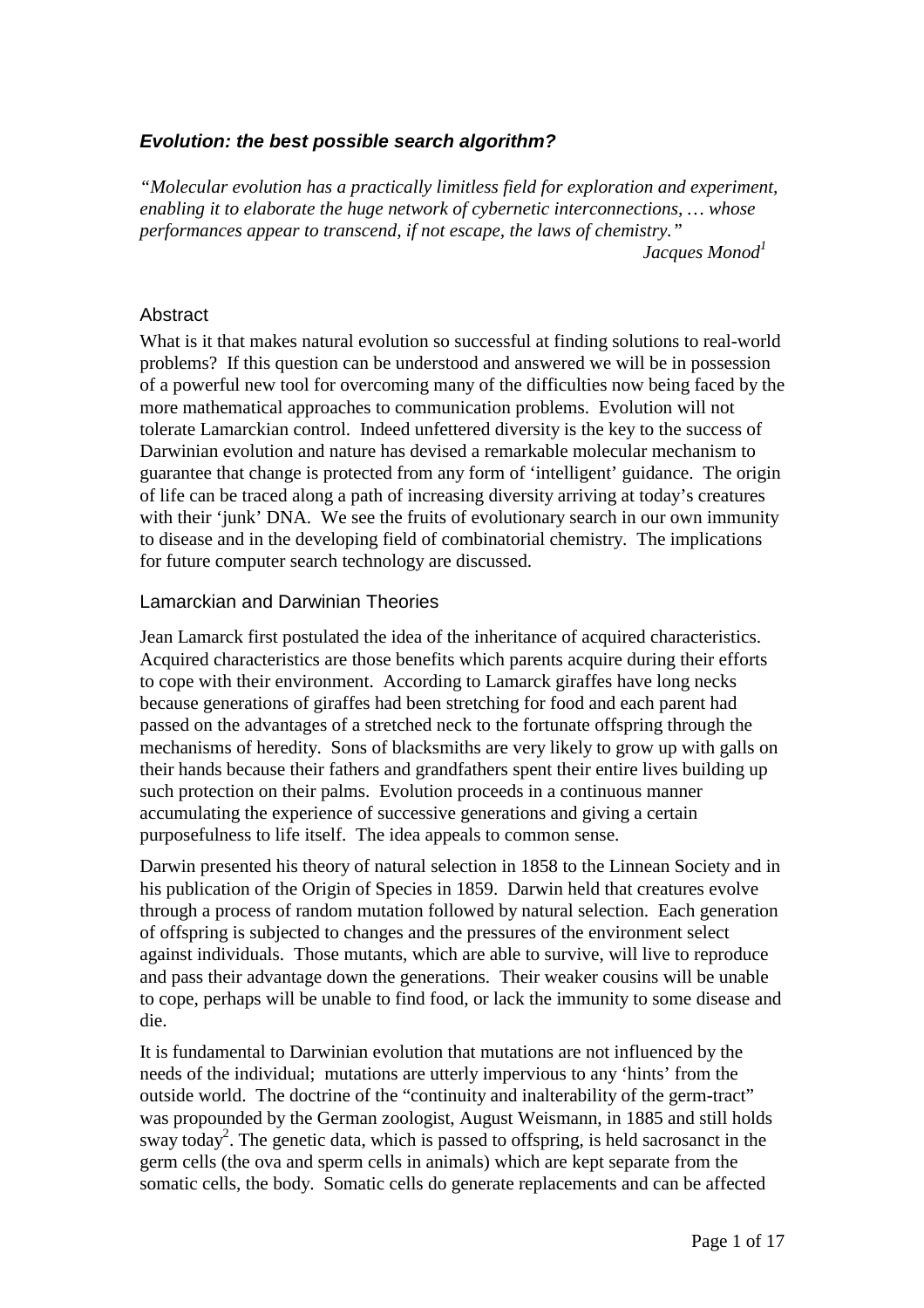by the experiences of the owner but they never stand any chance of promoting their own lineage through the generations, that is, until cloning becomes commonplace. Our skin cells, blood cells and thankfully cancer cells all have no influence on our children. Lamarckism on the other hand would expect a mechanism, which *does* affect the germ-tract accumulating parental alterations with each generation.

Today Lamarckism has been outlawed and Darwinian evolutionary principles are accepted by most scientists, although there is still considerable debate and the spectre of Lamarck is again raised from time to time<sup>3</sup>.

It is quite surprising that Darwin produced his theory without having a clear idea of how heredity works. He could not see how offspring maintained their differences if they merely received the "average" of their parents' features. In time, the members of each species should all end up much the same and all diversity would be eliminated which was clearly contrary to all experience. This was a major challenge to his thinking and could have turned out to be a fatal flaw, but he was not discouraged and fortunately an Augustinian monk called Gregor Mendel produced the required answer. His experiments with garden peas revealed that there existed physical structures within cells that were responsible for two forms of each plant characteristic he studied. These structures we now call genes and the two forms are called alleles. He deduced that there must be two alleles within the cell, one dominant and the other recessive. Mendel was able to deduce fundamental laws of genetics, laws that we still recognise today as encapsulating the underlying principles of inheritance.

Nature abhors the constraints of Lamarckian guidance and unfettered diversity is key to the success of Darwinian evolution. Nature herself has endorsed Darwin's ideas by devising a remarkable molecular mechanism to guarantee that change is protected from any form of 'intelligent' guidance.

#### The Molecular Mechanism

In 1953 Watson and Crick discovered the famous double helix structure of DNA (Deoxyribonucleic Acid). They showed how this molecule held the genetic information, which was passed from parents to children and determined how living things developed from an embryo into an adult. Watson and Crick shared the 1962 Nobel Prize for Physiology and Medicine with Maurice Wilkins for their pioneering work, but sadly, Rosalind Franklin, whose X-ray crystallographic data greatly contributed to the key discovery, died before this date, and was not honoured with the prize.

Watson and Crick revealed a beautiful structure and a mechanism, which provided a deeper understanding of the work of Darwin and Mendel. It became obvious that DNA behaved like the characteristics that Mendel described and that hereditary factors were actually located within the DNA molecules. The first trait to be identified with DNA material or the chromosomes was sex. Observation under the microscope discovered the presence of the X and Y-chromosomes, a Y chromosome indicating masculinity.

The chemistry of life has since been explored in very great detail and is now culminating in a world-wide co-ordinated programme to enunciate the entire nucleotide sequence of the human genome by the year  $2005<sup>4</sup>$  $2005<sup>4</sup>$  $2005<sup>4</sup>$  or sooner. An important part of the Human Genome Project is to identify and locate genes using a process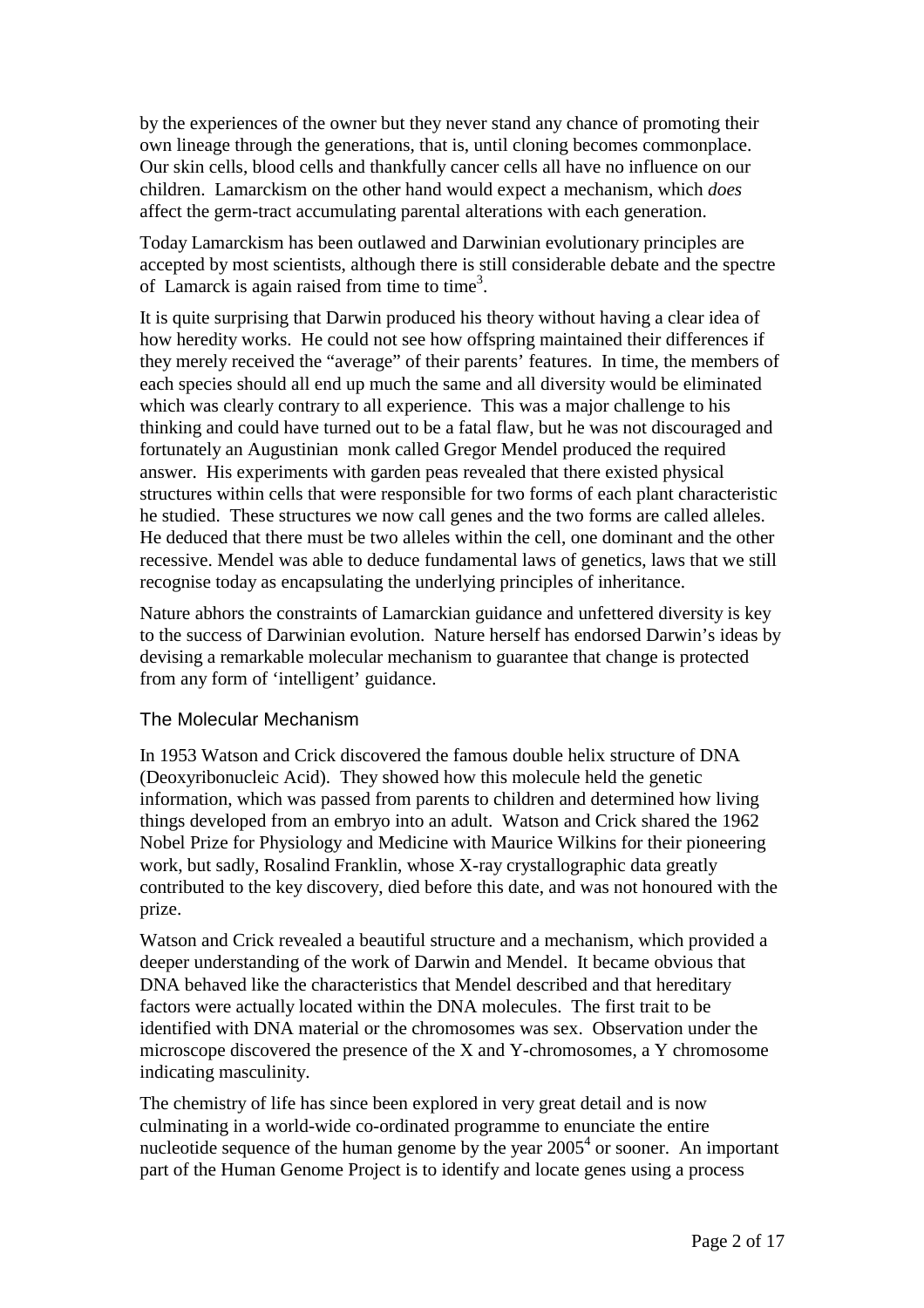known as transcript mapping. Human DNA contains as many as  $100,000$  genes<sup>5</sup> in 23 pairs of chromosomes, so the task is a pretty daunting one.

DNA is the repository of all the information needed to build every component in a new living organism; it defines the way in which that organism functions, reproduces and indeed survives in whatever environment it finds itself. A full copy of the DNA is found in most cells in the human body (not blood cells or germ cells, for example) and so in theory every cell contains the information to clone a copy of the body of which it is already a part. DNA is a long polymeric molecule consisting of long chains of just four different individual units or nucleotides, called Adenine, Cytosine, Guanine and Thymine, A, C, G and T, for short. When we say DNA is long we mean it! There could be as many as 3,000,000,000 nucleotides chemically attached to each other in a human cell and if all the DNA in our cells was unravelled and strung out it would reach to the sun<sup>[6](#page-16-0)</sup>! There are no chemical restrictions on the order in which the nucleotides can join together so at any point in the chain the nucleotide can be an A, C, G or T. This means that the number of possible sequences of length 3,000,000,000 is the unbelievably huge number  $4^{3,000,000,000}$ . This enormous variability enables the DNA to represent a practically infinite number of states that may or may not correspond to a viable life form.

Molecules of DNA are relatively stable and not surprisingly achieve lifetimes comparable with that of the organism within which they reside. Much of the stability is derived from a double helix structure in which one strand of DNA unites with a complementary strand in a well-defined way. Guanine always links with Cytosine and Adenine is always opposite Thymine; no other pairings are possible. The DNA double helix therefore only consists of a sequence of the two base pairs A-T and C-G).



**Figure 1 Nucleotide base pairing in DNA**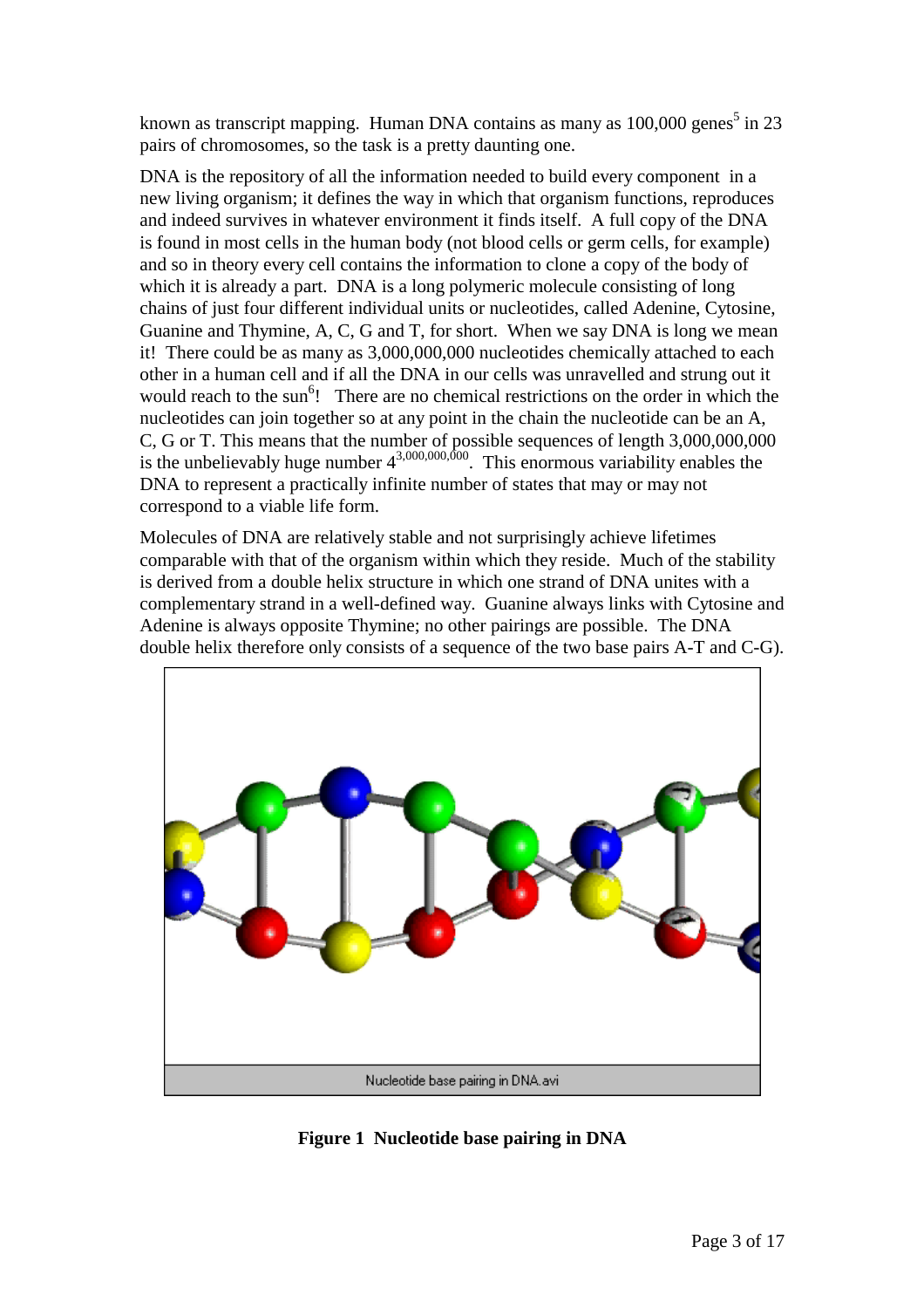DNA replication takes place through the action of a host of enzymes. First some of the turns<sup>[7](#page-16-0)</sup> in the double helix are unwound, then some of the base pairs are broken exposing complementary single strands. Daughter strands are then built up using both exposed strands as templates until the entire molecule is duplicated. Although DNA replication is virtually error free (perhaps one change in  $10^9$  base pairs<sup>8</sup>) occasionally mistakes do occur and a random mismatching base pair will be created (eg G-T instead of A-T). When this molecule is replicated one of the daughters will have an incorrect nucleotide base pair (G-C in this example) which might lead to a change in the functionality of the cell and constitutes a mutation. Mutation rates can be raised by the presence of chemicals or physical agents such as ultra violet radiation which interacts directly with the DNA.

A gene is simply a segment of a DNA molecule which may contain as many as 2,000,000 base pairs or as few as 75. The information contained in the sequence in effect defines a series of operations that leads to the synthesis of an enzyme or protein that expresses the gene's function.

In the first stage of gene expression one of the DNA strands unwinds from the other and behaves as a template in the production of messenger ribonucleic acid (mRNA). The base pairings are the same as in DNA except that Uracil replaces Thymine. The resulting mRNA is complementary to one of the strands of DNA which it copies and is identical to the other (with U substituted for T) (Figure 2). Again there are no chemical restrictions on the sequence of A, C, G and U units within a mRNA molecule and sideways links between the mRNA units are identical in nature. In addition the RNA molecule usually exists as a single strand unlike DNA that wraps around a second strand to form a double helix.



**Figure 2 mRNA transcription**

Frequently the transcribed RNA molecule is the end product of gene expression $^9$  $^9$  but mRNA moves on to a second translation stage and the synthesis of specific proteins.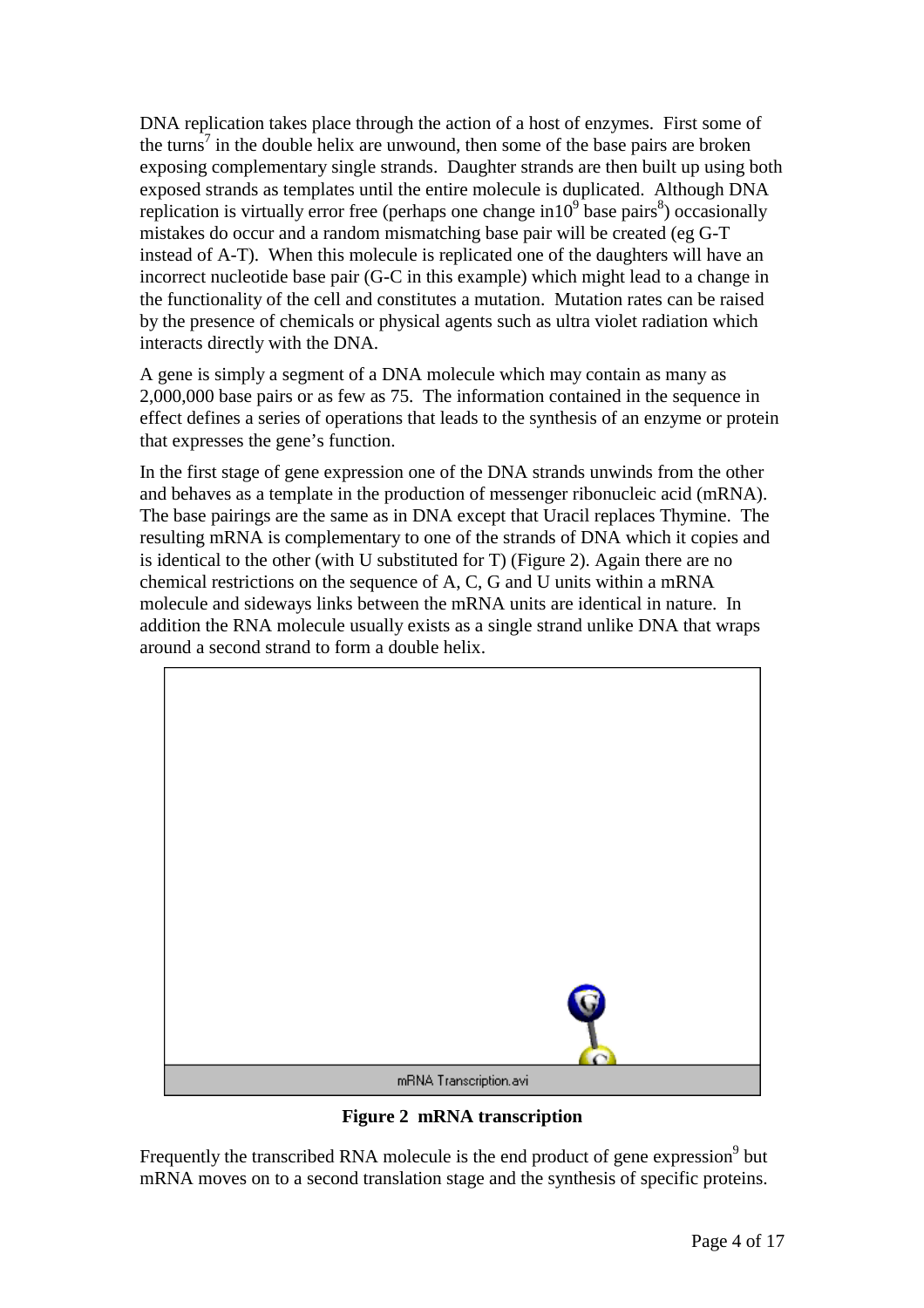An intriguing coding scheme, which was only finally elucidated in 1966, is now brought into operation. It turns out that triplets of base units in mRNA each correspond to one of 20 amino acids and the sequence of triplets or codons determines how the amino acids are chained together at the end of the translation process. There are 4 different base units and therefore there are 4x4x4=64 different codons which represent the 20 amino acids $^{10}$ .

The code is degenerate in the sense that all amino acids except methionine and tryptophan have more than one codon, and three codons do not code for an amino acid at all but instead act as punctuation marks in the translation process<sup>11</sup>.

How are the proteins deciphered from the mRNA using this coding scheme? Enter the Ribosome. Ribosomes are large molecules which are the factories for protein synthesis. They attach themselves to the mRNA and travel along its length decoding and synthesising a chain of proteins (polypeptide) as they go (Figure 3). Molecules called transfer RNA's (tRNA) bring each of the 20 proteins to the ribosome and snap them into place if the tRNAs fit the codons on the mRNA. A series of tRNAs arrive and unload their amino acids in the right order to build the polypeptide. The translation process stops when the ribosome hits a punctuation mark or 'stop codon'.



**Figure 3 Ribosomal protein synthesis**

tRNA is a fascinating object. On one end of the molecule is an anticodon that complements the codon triplet on the mRNA which codes for the amino acid it carries. This is the bit which must match the mRNA triplet if the ribosome is to accept the amino acid into the synthesised polypeptide. On the other end is the acceptor site to which the amino acid is attached. One might imagine that empty tRNAs go out into the cell and attach themselves to one of the 20 proteins which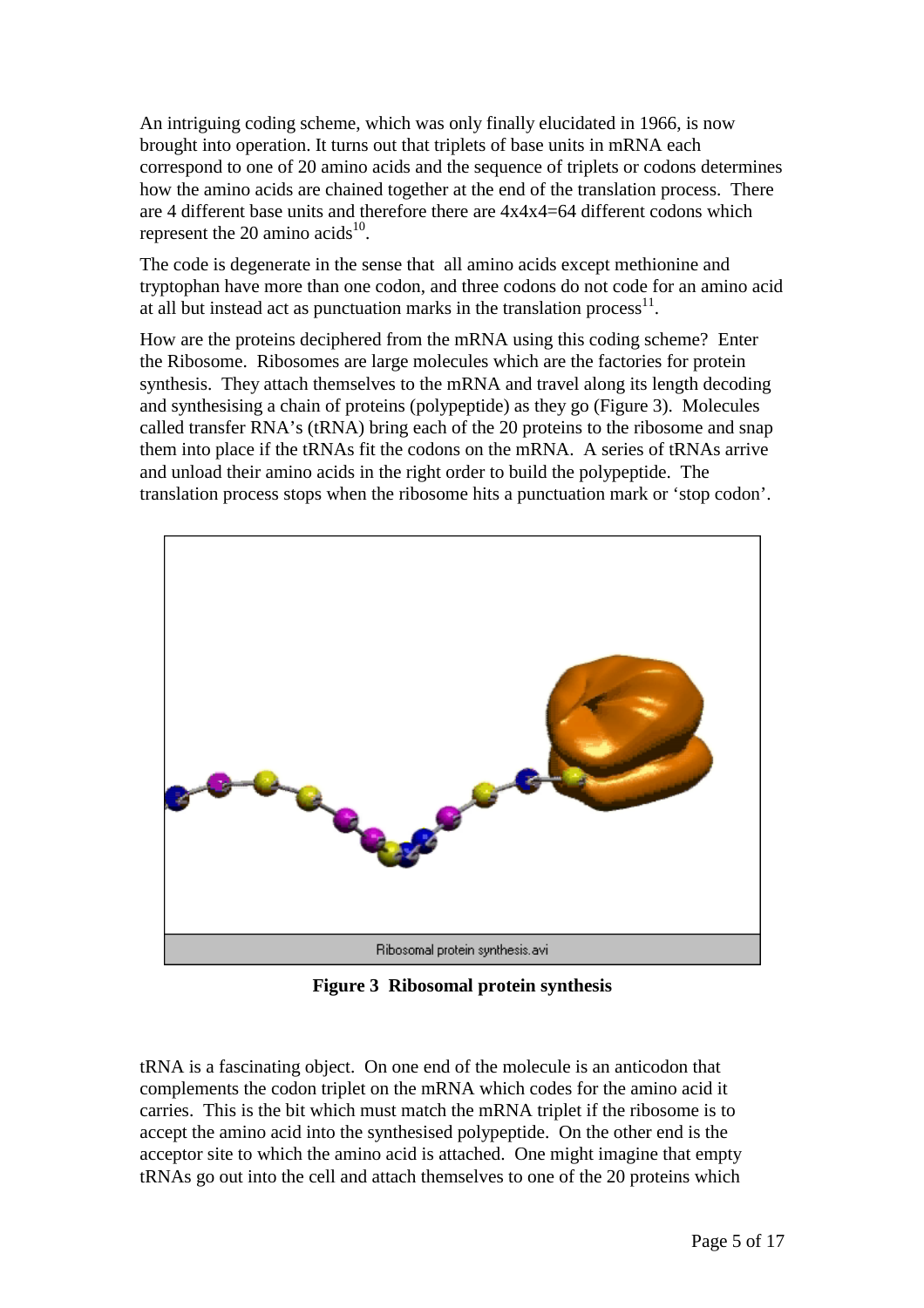match some distinctive part of their structure designed to correspond to the meaning of their anticodons. Surprisingly this is not the case. In fact the acceptor sites for all tRNAs are *identical* and there is no special template into which an amino acid will fit. The tRNA cannot do the job of fetching an amino acid by itself.

The charging of tRNA with a protein is catalysed by yet another molecule having the name of aminoacyl-tRNA synthetase. There is a different aminoacyl-tRNA synthetase for each tRNA and is able to recognise both the correct amino acid and the appropriate tRNA (Figure 4). How this is done is not yet understood in detail and there may be even more steps in what appears already to be a complex process. It is at first sight astonishing that nature has gone to the trouble of creating a long and protracted process for producing proteins when there could be much simpler alternatives that require less energy and much less cellular infrastructure.





The reader should appreciate that much detail has been omitted from the molecular events described above<sup>12</sup>; the initiation of transcription and translation and the detailed workings of the ribosome are just two examples, but these omissions should not affect the discussion.

## Diversity vs Constraint

How has the genetic code come about? Why has evolution produced a complex multi-stage synthesis process to generate the proteins of life? Surely something simpler and more direct would have greater survival value; indeed it would make sense if all the products of protein synthesis were derived purely by transcription from DNA without all the bother and energy for translation. But transcription alone presents barriers to the options available for the progress of evolution.

RNA is chemically very closely related to the DNA template from which it is derived. This means that any agent which might cause an evolutionary change at a particular point in the hereditary material will also have to function in the presence of other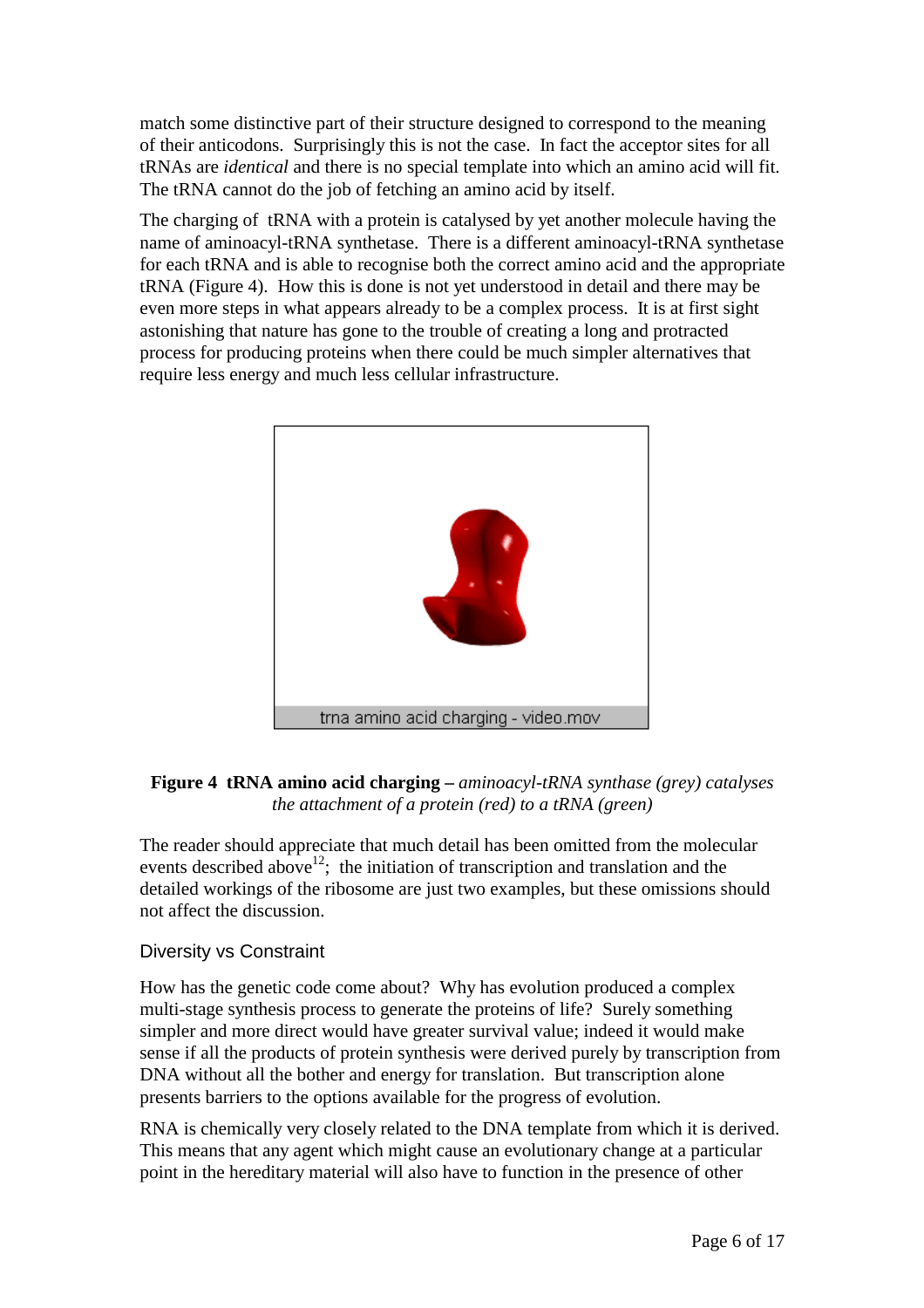proteins which are very likely to involve themselves in the same reaction which gives rise to the change. Such changes are perfectly possible, but they will be constrained because of chemical restrictions imposed by related proteins that surround the reaction. This will always be the case in any cascade or cycle of reactions in which all the intermediate products are present in varying proportions; the sequence of chemical events can be controlled to a certain extent by external influences, but the cycle cannot literally take any course simply because of the constraints imposed by chemistry.

So translation comes to the rescue. Translation enables the chemicals representing the store of hereditary information to be divorced from the products it produces via the genetic code. It prevents the majority of proteins and enzymes from having any significant chemical influence on what evolutionary changes are available and frees the process of evolution to trial a much larger universe of mutants. The triplets of amino acids in mRNA only have a connection with the proteins they represent through the tRNA's and the coding scheme that they implement. It is remarkable that the obstructive effects of chemistry are diminished still further by the tRNA's using identical acceptor sites for all 20 proteins which they carry. Amazingly there is no distinctive chemical link between each tRNA and any of the basic protein building blocks and there is therefore no connection between processes of change to DNA and the products which emerge from translation. A common sense template strategy in which tRNA's simply match an mRNA triplet on one part of their structure and a corresponding protein on another would suffer from the very chemical associations defined by the templating mechanism which would limit the evolutionary options available to DNA. However, it could be argued that the catalysing enzyme, aminoacyl-tRNA synthetase, actually does define a weak similarity between the protein and the corresponding tRNA causing some restrictive influence, and it might be interesting to speculate the participation of a cascade of further enzymes which facilitate the creation of the amino acid-aminoacyl-tRNA synthetase complex and which isolate the protein products from their origin still further.

We can conclude that the fundamental processes of transcription and translation have evolved to isolate molecular evolution itself from the constraints of basic chemistry and for it to enjoy as much freedom and diversity as it is possible to give.

#### Life versus Chemistry

It goes without saying that for evolution to take place, organisms must possess a structure that can accept and implement change. Organisms that are able to evolve quicker than others have a tremendous selective advantage over those who are sluggish to adapt and who perhaps have reached an evolutionary plateau. New species can be spawned into a changing environment effectively wiping out potential competitors who are unable to respond. This means that *evolvability* itself must be evolving in a Darwinian sense as new mechanisms have been introduced to extend the universe of possible organisms and increase the options available for change.

Let us look back at the origin of life for a moment and conjecture how evolution might have progressed through a series of stages which steadily removes the restrictions imposed by the environment to allow greater and greater numbers of alternatives to be trialed by natural selection. Stanley Miller in his classic experiment in the early 1950's showed that amino acids are formed by electric discharges in an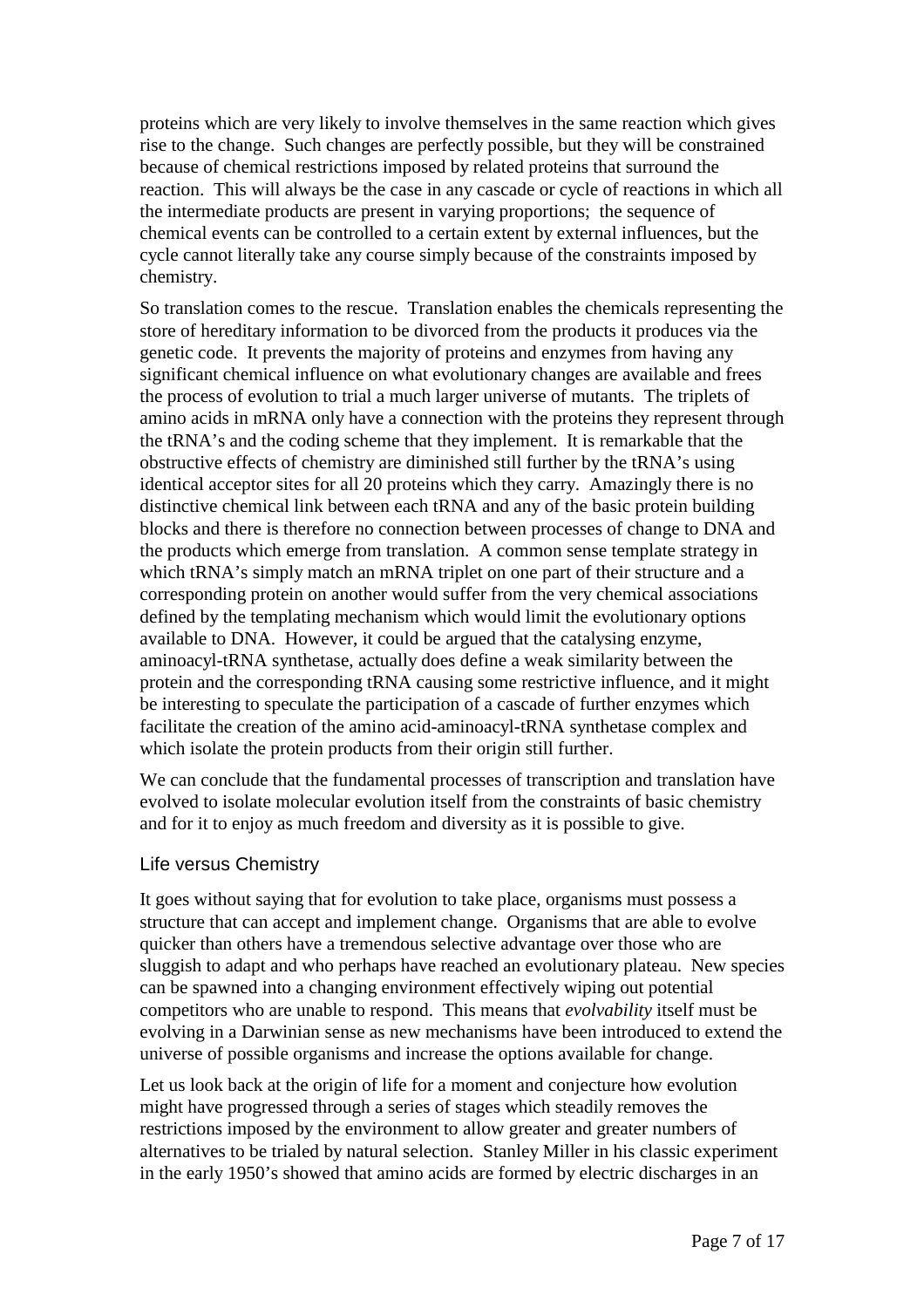atmosphere of water, nitrogen, ammonia, hydrogen cyanide and methane<sup>13</sup>. He demonstrated that it was perfectly possible for the protein building blocks of life to be created in just the sort of conditions which might be expected on primitive earth<sup>14</sup>. But how could these simple proteins come together to produce the complex molecular structures we know today?



**Figure 5 Stages of increasing diversity**

Evolution probably began with localised concentrations of various mixtures of simple proteins. Those concentrations that promoted template replication would have a selective advantage over others that relied upon chance alone. The first obvious restriction to be faced by the evolving prebiotic soup was that of the simple geographical separation of reacting components. Molecular components which attached themselves to each other whilst maintaining template replication would speed evolution by reducing the effects of separation. One might expect relatively short chains of nucleotides, the precursors of RNA, to appear at around this time. Several varieties of proto-RNA could have appeared, but all would have been constrained from further evolution by their own three dimensional structure which in most cases would have prevented template replication from taking place. It would have been the RNA that was templated from a separate DNA precursor which overcame this the second barrier to evolution and evolvability. Much larger folded RNA molecules could now appear with complex functionality dependent upon their three-dimensional shape without the restrictive requirement of self-replication. Meanwhile the proto-DNA retained the ability to replicate itself and increase the related populations of proto-RNA's.

At this point we would imagine that the prebiotic soup consisted of a multitude of proteins interacting and following a variety of chemical pathways. Evolutionary changes would have a lasting effect if they occurred in the proto-DNA and were translated and transcribed into proteins.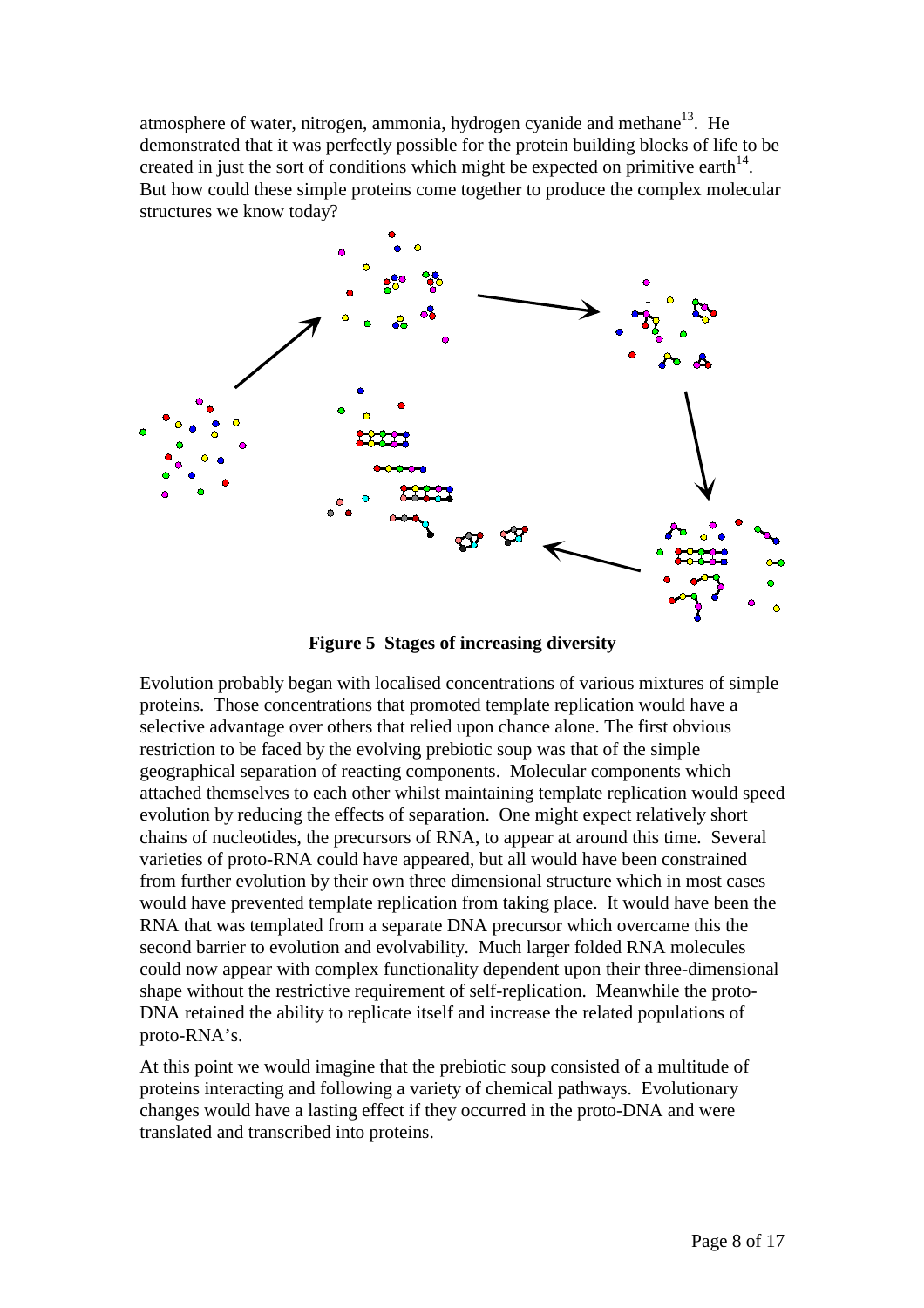However, as has been argued earlier, such changes would have to take place in the presence of a host of related templated products which will tend to encourage some changes and block many others. This constraint on variation must have been a tough one to overcome. Protein products needed to be totally unrelated to the chemistry of the process that generated them to increase diversity. No series of simple templates would achieve that, although countless such schemes must have been trialed. The breakthrough might have taken place as soon as enzymes appeared which carried proteins to an RNA template without requiring the protein itself to fit the template the enzymes, or proto-tRNA, did the matching. This divorced the chemistry of the transported proteins from the synthesising process thereby boosting the potential for diversity and hence the speed of evolution. The proto-tRNAs in fact encapsulated the first primitive genetic code and gave that particular part of the soup another selective advantage.

Clearly the speed of evolution must still have been severely affected by geographical separation and those groups of molecules which could manage to stay close and maintain a continuous interaction would benefit. Enter the cellular structure in which some form of boundary prevented essential components from drifting off and allowed the mechanisms for improving the accuracy of replication and translation to be refined without interference from other contaminating products. The success of the cellular strategy has led to the rich variety of multicellular life on earth today and its ability to adapt to the extremes of almost any environment.

## Sex and Junk DNA

Physical separation still imposes a restriction on genetic variety even today with our finely tuned cellular mechanisms, this time within the cell. Mutations certainly introduce variation into the genetic material, but there is another important mechanism that rearranges the sequences in DNA and yields further diversity. Sexual reproduction has accelerated evolution by creating new arrangements of genes which would have been highly unlikely if reliance was placed solely on a series of low level mutations. It gives a species access to the diversity of the entire population by allowing the genes to mix in all manner of combinations; it allows a highly beneficial mutation in a gene in one individual to pass in combination from one generation to the next and to spread throughout the population.

Most of our cells contain 23 pairs of chromosomes, with one of each pair inherited from each parent. The sex cells (sperm and ova) are produced through a multi-stage process called *meiosis* in which a full 46-chromosome cell divides twice to generate four sex cells with just a half complement of 23 single chromosomes. Before the first cell division, genetic material may be exchanged between the chromosomes in each pair in a process called recombination or "crossing-over"[\(Figure 6\)](#page-9-0). This results in the merging and mixing of parental genomes which are passed on to the next generation through the sex cells. It allows the genes from each parent to be shuffled in new ways so that successive generations of individuals will each hold unique combinations of genes and hence unique combinations of advantages and disadvantages to be tested by natural selection $15$ .

However, the shuffling of genes does not necessarily take place as freely as Mendel's original experiments indicated. Mendel was 'lucky' that the occurrence of the characteristics of the pea plants he studied were independent of each other. An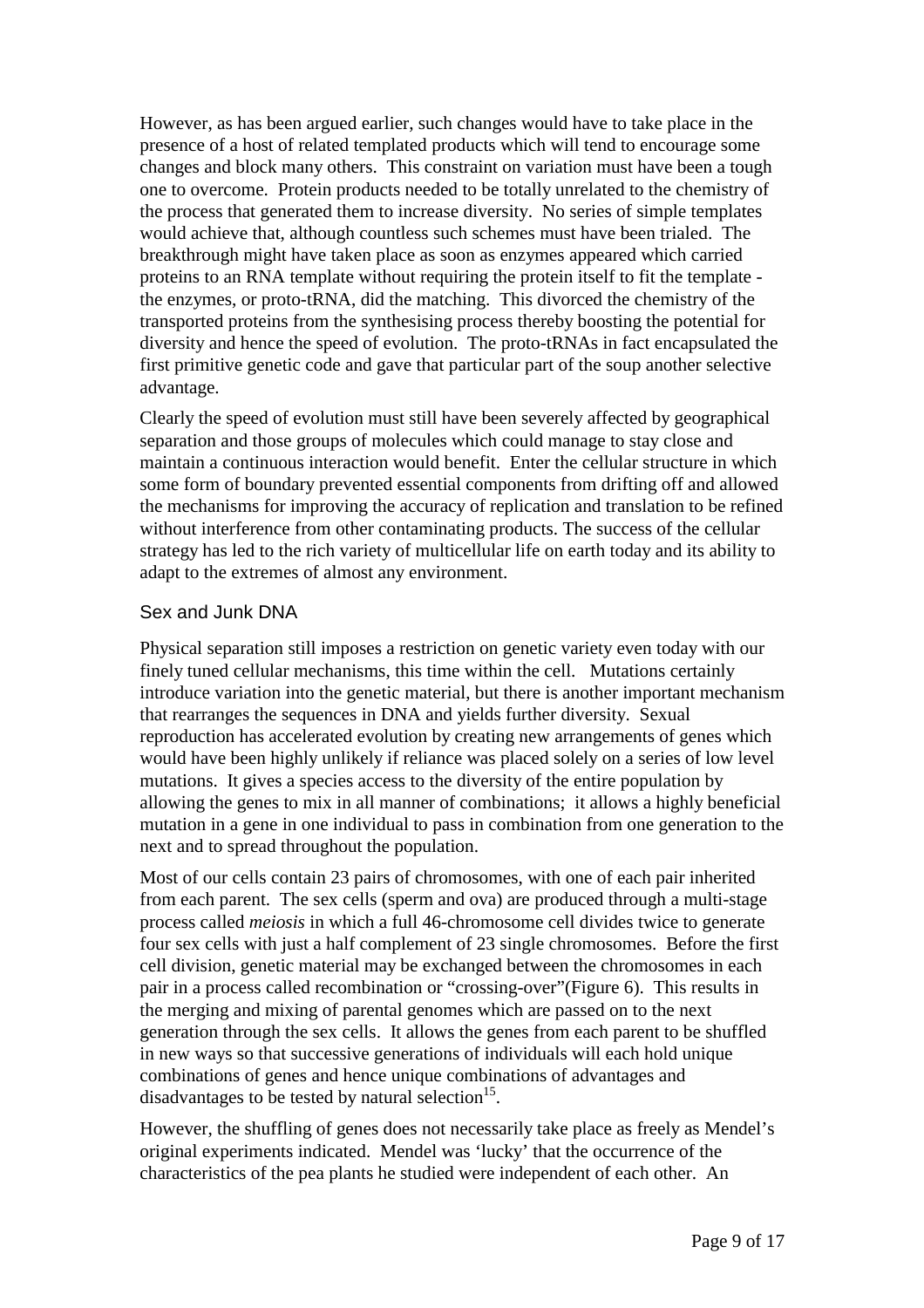<span id="page-9-0"></span>experiment conducted by William Bateson and others in 1905 on different characteristics of the sweet pea showed that Mendel's results do not always hold. The ratios of numbers of plant types were at variance with those predicted by Mendel. The explanation for these effects lies in the location of the genes on the chromosomes that give rise to the traits. If the genes are located on *different* chromosomes then they segregate independently; if they are located on the *same* chromosome, they are partly linked and will not disassociate as often during crossing over. In fact the closer a pair of genes resides on a chromosome, the less likely they are to be separated into different sex cells. As the frequency of occurrence of pairs of linked traits is a direct measure of their separation on the chromosome, it is used as a technique for mapping genes in organisms where the generation times are not too great.



**Figure 6 Crossing over**

Rather surprisingly 90% of the DNA in the genome of most organisms does not code for any protein<sup>16</sup>. Much of it consists of highly repetitive sequences of nucleotides either dispersed or clustered in the genome; the patterns of repetition vary from person to person and are the data of genetic fingerprints<sup>17</sup>. Duplicating lots of redundant DNA takes time so more primitive bacterial organisms that rely on fast cell division would be heavily penalised for having redundant DNA.

Why did so much useless DNA creep into our cells in the first place? Linkage is a restriction on evolutionary diversity. In whatever way genes are arranged on the chromosomes, some have to be close to each other and are very unlikely to be uncoupled and recombined in new ways in later generations. This limitation would be mitigated to some extent by spreading the genes out on the chromosomes and incorporating plenty of unused real estate between them. Crossing over would then stand a chance of swapping more genes and presenting nature with more alternatives to select against<sup>18</sup>. Although it does not have an obvious purpose during the lifetime of the individual, spare DNA is there surely to oil the wheels of evolution.

It allows the process of crossing over to be much more thorough and generates many more combinations during considerably shorter time periods<sup>19</sup>. Such a mechanism confers a great advantage to an organism which is able to exchange genes rapidly throughout a population and adapt to changing environments within very few generations.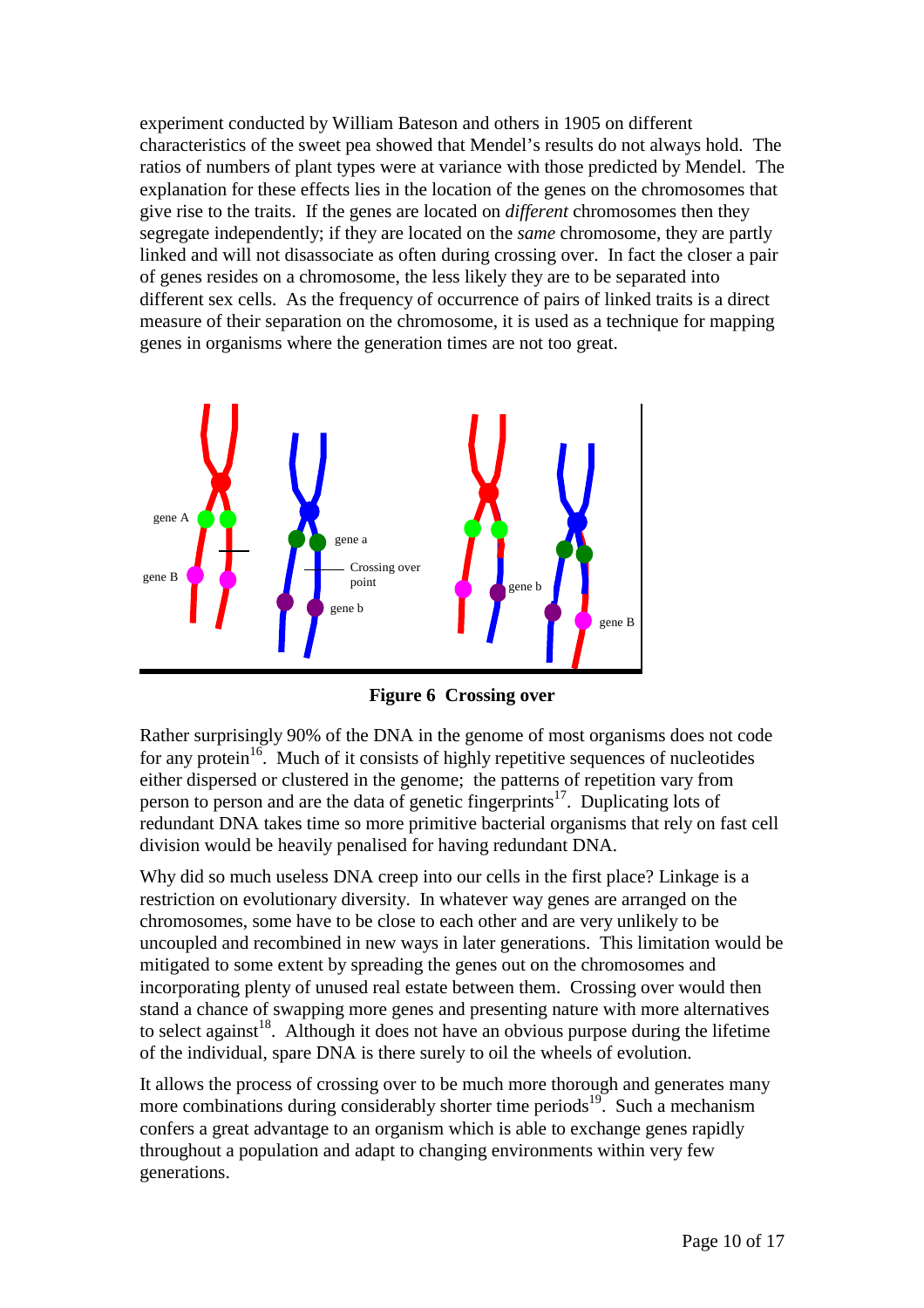# Immunity by Evolution

Backboned animals possess a staggeringly effective system for telling the difference between self and nonself. It can respond to the invasion of bacterial and viral organisms that would otherwise overwhelm the individual and yet leave friendly cells unharmed. Specialised cells called lymphocytes produce molecules of antibodies that fit specific regions of the foreign material, or antigen, and render it harmless. The system possesses memory for the antibodies and becomes more effective following a second attack by the same intruder. It is extraordinary that a targeted response takes place even for foreign molecules which have been synthesised for the very first time and have never existed before in history<sup>20</sup>.

It is natural to believe that the immune response is based on a simple templating mechanism in which the invading molecule transfers a complement of its shape and structure to a deformable antibody molecule. The antibody then duplicates itself and binds to all foreign molecules having the same properties. How else can the structure of the antigen be communicated to the immune system for such a precise and specific response? This common sense explanation turns out to be false and has been replaced by a theory which at first sight is complex and unnecessary.

It is now understood that the body is able to manufacture a huge repertoire of antibody molecules, all having different binding sites. When a bacterium enters the body it faces a population of antibodies a few of which may bind approximately to its surface. This stimulates the corresponding mother lymphocytes to divide repeatedly and produce more and more of the same sort of antibody which soon kills the invader and its companions. So through a process of clonal selection the population of lymphocytes changes in composition to fabricate magic bullets which are lethal only to the aggressor. After the battle is won some lymphocytes that played a part in the process of antibody production remain in the body and will produce an accelerated response if ever the troublesome antigen returned.

The lymphocytes can generate huge universes of antibodies by virtue of a mechanism which randomises the genetic code specifying certain variable regions of the polypeptide chain making up the antibody. This in effect means that we are observing Darwinian evolution in miniature in which the diverse population of antibodies is selected against a criterion that measures success in terms of binding to antigens. Why does evolution itself choose evolution to search for solutions? Why does nature not use the common sense template approach based on a series of chemical events derived from the antigen? The reason is again because evolutionary search is more effective, and it is more effective because it is not restricted by any specific set of chemical rules for generating antibodies that require information about the shape of the antigen. An organism with a non-evolutionary immune mechanism would always be in danger from an attack from an antigen that could not be 'read' by the specific immune system in question. It would never be able to anticipate the effects of all antigens and would succumb in a world full of hostility and trickery.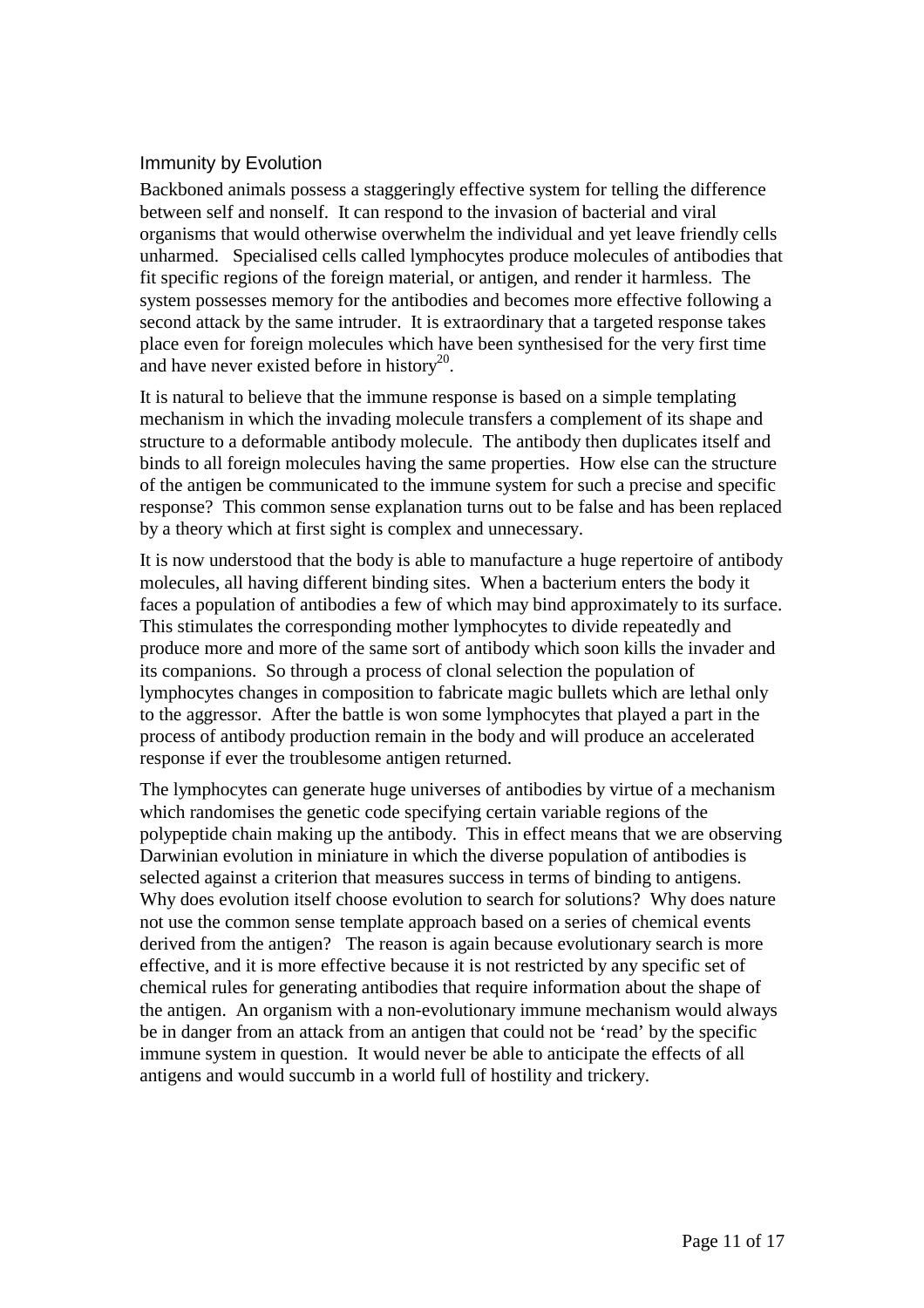## Implications for Technology

What clues to our thinking does nature give us? We see nature struggling to break the shackles of the environment and especially the internal limitations of the body. The baggage of earlier evolution is a real impediment to progress and avenues of viable evolutionary change are restricted by the cellular process in which they take place. Evidence shows that mechanisms that lessen this burden and increase innovation are favoured. Wherever we look we see examples of nature seizing opportunities to gain more freedom for change. Darwinian natural selection wins out over Lamarck's acquired characteristics; the sequences of A, C, G, T bases in DNA are not influenced by the chemical bonds between the bases themselves; transcription allows proteins of all shapes and sizes to be synthesised which are not bound by the need to self reproduce; translation frees protein synthesis almost completely from the immutable rules of chemistry, and junk DNA permits genes to be mixed much more efficiently. Even evolution itself judges evolution to be the best search process for an immune response. Nature has been tremendously successful in producing life forms to fit every environmental niche on earth and possesses the evolutionary mechanism to do it. Life today is just a single moment in an unending process of change, change not only to individuals and species, but also change to the evolutionary process itself. Unfortunately we cannot expect to speed up evolution simply by a detailed emulation of one of nature's organisms because it will be subject to the very same limitations suffered by the real-life counterpart. It will duplicate all the complexities of molecular biology set down to free itself from the laws of chemistry and other constraints, it will hit the same evolutionary plateaux and possess the same evolutionary blind spots. Surely a search for higher performance using computers should press for the removal of as many constraints as possible and certainly leave behind all those suffered by biological evolution.

#### *Combinatorial Chemistry*

It is extremely difficult to predict the properties of chemicals without actually trying them out in experiment. If we cannot even say in advance how a protein chain will fold upon itself, we can hardly be confident about its biological activity. This presents a serious problem for the pharmacological companies who are in the business of discovering new wonder drugs. A medicinal chemist using traditional synthesis methods might synthesise only one compound in a week and then set about testing it against a target disease, clearly a slow and expensive process which might take years to find anything useful. In fact such a process demands a great deal of theory simply to justify the choice of lead compound structures for lengthy and costly investigation. And this is where the problem lies. How many powerful drugs have been proposed and rejected in the past because the theory at the time dictated that they would 'probably' be ineffective?

Combinatorial chemistry is an approach to chemical synthesis which represents a shift from a reliance upon theory towards trial and error and a dramatic improvement in the success rate for the discovery of new drugs. Dozens of pharmaceutical companies devoted to combinatorial chemistry are now in operation. We are seeing the application of Darwinian evolution to the selection of highly performing compounds from amongst an artificially created universe of diverse substances, rather than a directed Lamarckian process wholly founded upon past experience. The modern chemist is in fact imitating the body's immune system which screens huge numbers of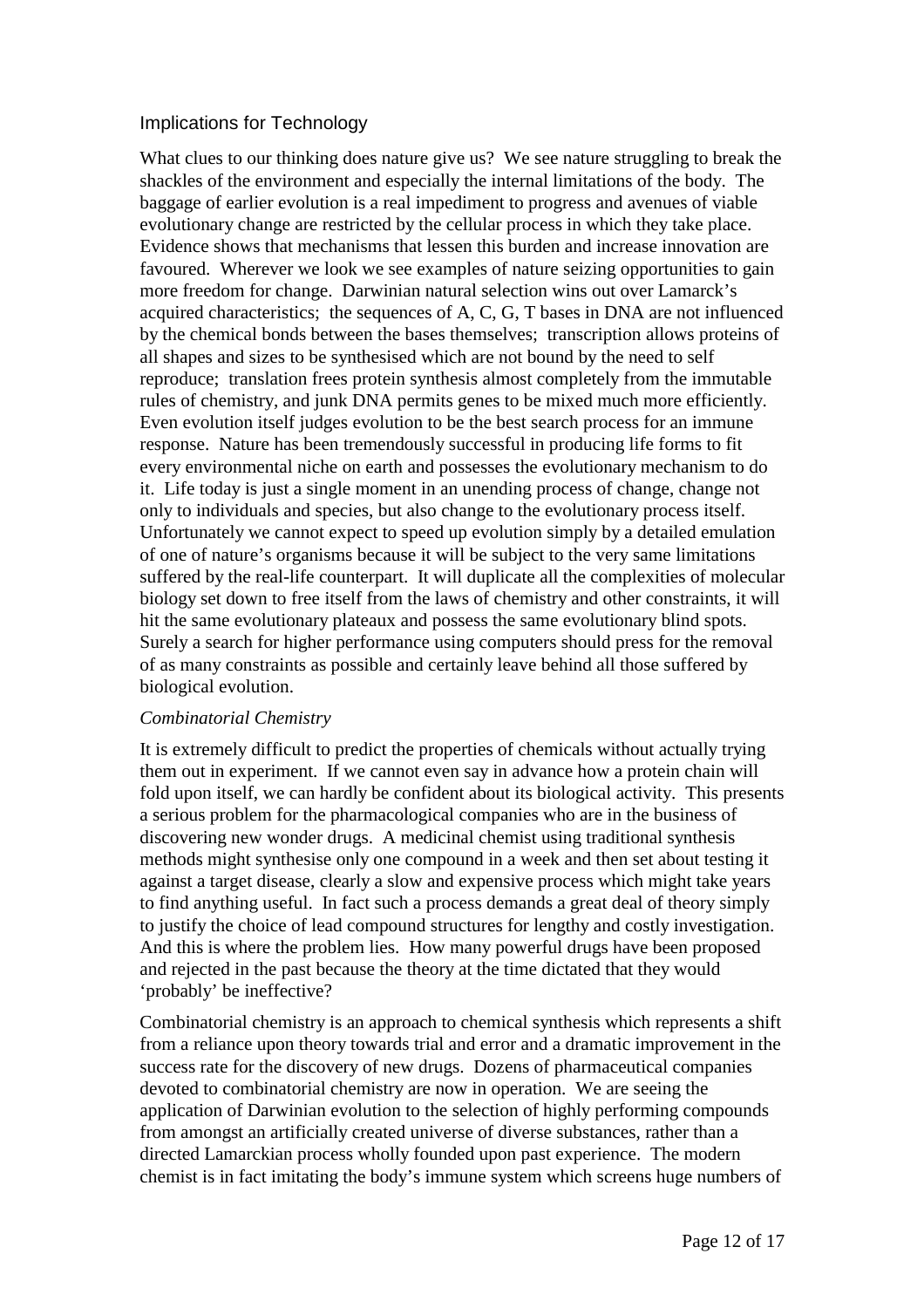randomly generated antibodies and identifies those that work best against an invading bacteria.

A method invented by Árpád Furka for generating a combinatorial library of chemicals is known as the pool-and-split or split-and-mix synthesis. First one from a set A of perhaps 50 different chemical building block molecules is added to a solution containing inert, microscopic beads made of polystyrene. Some of the molecules become attached to the beads and any unreacted material is washed away leaving behind molecules that are only attached to beads.

This is again repeated in separate containers for the other 49 compounds. The contents of the 50 containers are then pooled and split out into 50 containers again, but this time each container contains *all* of the 50 sorts of molecule in set A. Now 50 compounds from another set B are each added separately to the 50 vessels containing A type molecules thereby providing all possible 2500 combinations. The same pooland-split process can be repeated for set C and then D yielding 125,000 and 6,250,000 potentially different reactions.



**Figure 7 Two stages of pool and split synthesis**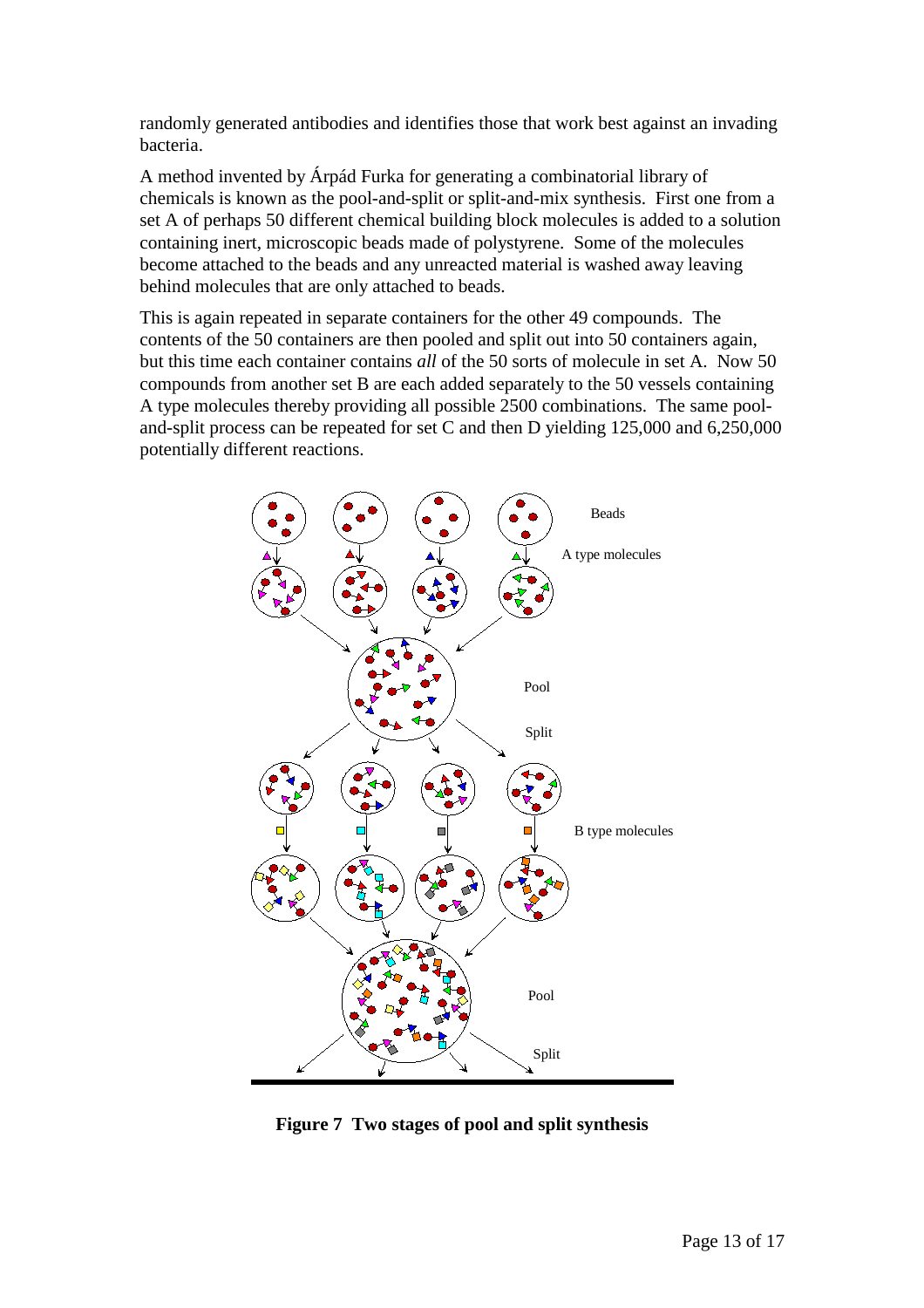The problem now remains of how to pick out the useful products. One method is to screen the final mixtures of compounds to determine the average activity of each batch and to identify the most promising building block in set D. The best performing D molecule can the be added to all of the 50 combinations of C with AB mixtures to identify the best performing C molecule, and so on to get the best combination from all four sets of molecules. This technique does not always work satisfactorily, and methods are now being devised for labelling the beads to indicate the order in which building blocks have been added to the structure and hence the identity of the compound on that bead $^{21}$ .

This approach to combinatorial chemistry is reminiscent of the prebiotic soup in which multitudes of assorted amino acid building blocks mingled together eventually producing concentrations of compounds which were judged successful simply on the basis of their ability to produce those concentrations. Today the chemists are mixing their own building blocks together and are taking success to mean how well a drug hits a target and yields medicinal value. There is also a striking parallel between nature's use of the genetic code sequences to produce life's proteins and the chemist's use of molecular tags to label beads holding particular compounds. The bead and its attachments are the chemist's equivalent of charged tRNA.

## *Genetic Algorithms and Crossing Over*

Evolution thrives in a universe of diversity and will go to any length to increase that diversity. Some of evolution's greatest battles have been against the laws of chemistry and the principles of mechanics and has achieved amazing victories by deploying the genetic code and sexual reproduction. These are thankfully not our problems any more and evolution's brilliant solutions are not generally relevant to the questions we face today. Occasionally they do work, for example, the task of cutting up material for the manufacture of garments with minimum wastage has challenged scientists for many years and a whole battery of cutting algorithms are now in place driving automated machinery with unhesitating confidence and supreme efficiency.

One approach to this problem has applied the heuristic of 'crossing-over' in chromosomes in order to search for better cutting patterns. Just as good and bad genes are shuffled during meiosis to yield weak and strong offspring, so areas of dense packing with little wasted material in 'parent' cutting patterns can be swapped with less efficient arrangements of the same shapes in other parents. For example optimal packing in the left-hand part of a cutting pattern can be swapped with the loose arrangement in the left-hand part of another pattern to produce a design which incorporates the best ideas from both. The crossing-over heuristic is a good one in this example, but only because there are direct parallels with nature which uses sexual reproduction to overcome the effects of linkage along the chromosomes and to generate countless unique combinations of genes for testing by natural selection. In our example the 'genes' are the groups of shapes strung out along each strip of cloth and 'crossing over' allows well packed groups to spread throughout the evolving population of best cutting patterns. However, it would be wrong now to believe that chromosomes and the crossing over heuristic have to be modelled in the solution of *any* search problem. To deliberately select a representation which forces the use of crossing over, is to use a solution which was originally designed to solve another and more difficult problem, and imposes the dreadful limitations of linkage on the search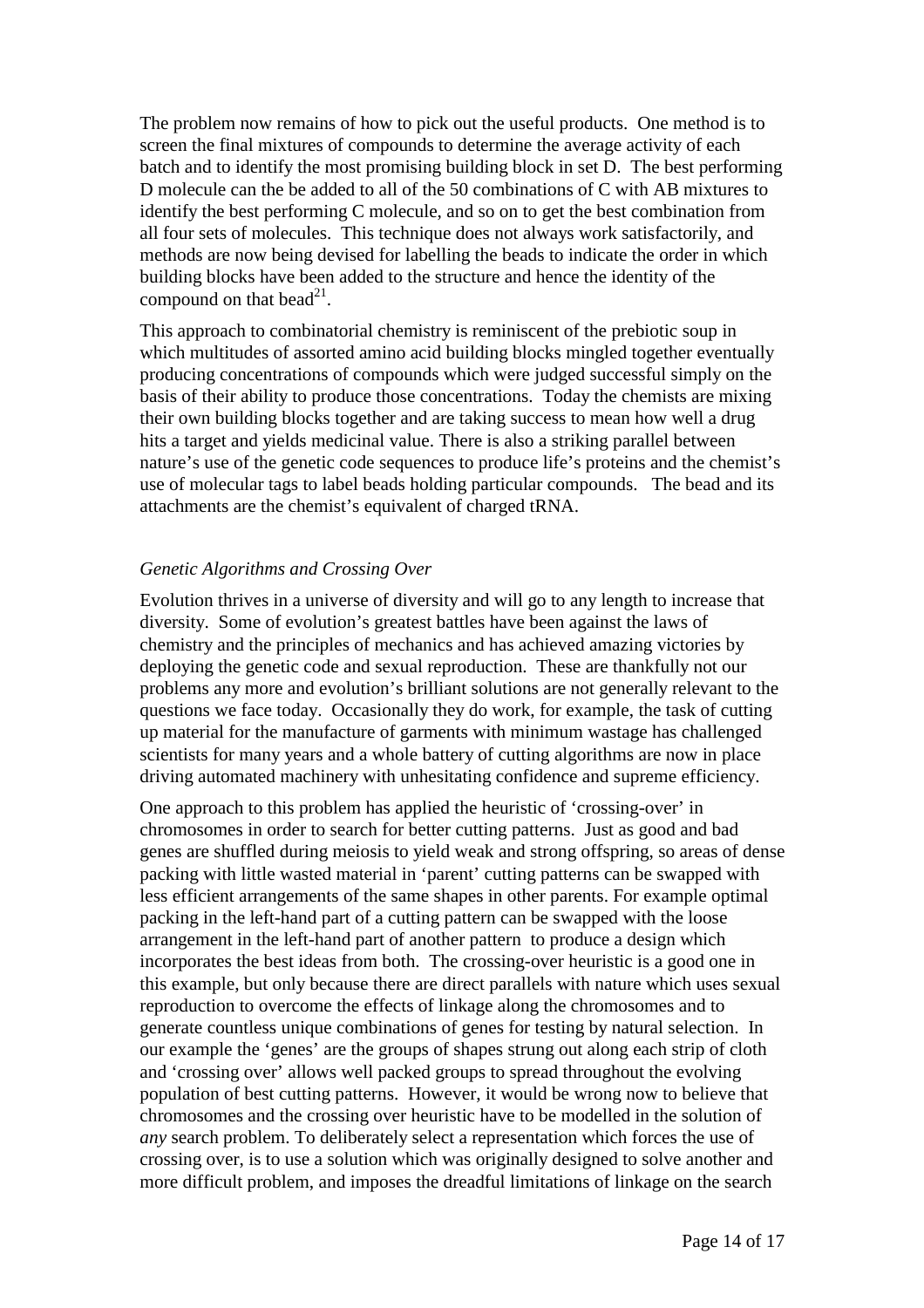process. Why copy an approach that has run out of steam and encapsulates an artificial and arbitrary constraint?

#### *The best search strategies*

Nature is telling us not to impede our search algorithms with Lamarckian heuristics and thereby to avoid the exclusion of large tracts of solution space. The molecular mechanisms Nature has put in place maximise diversity and evolvability by eliminating as many constraints as possible in her search for perfection. By the same token computer search techniques should strive to employ representations that do not preclude solutions or impose a bias upon the results however tempted we are to interfere. This conclusion is endorsed by the potential consequences of Gödel's Incompleteness theorem which effectively states that there are truths which cannot be reached by any 'informed' rule-based framework for search.

The only search method that does not suffer from any form of constraint is a purely random search, often the first technique to be dismissed. In a random search all possible solutions are accessible, but at great expense if the search space is large. Even nature does not resort to this extreme, but instead has relied upon the separate incremental evolution of smaller component elements or genes. This strategy still brings with it the inevitable constraint of the evolutionary path itself; only a limited number of changes are possible once an organism has assumed significant structure, and the effects of linkage on chromosomes is also present. Fortunately computers do not need chromosomes to hold information and can eliminate all effects of linkage, but once an evolutionary search has begun there are still dangers that the process will stagnate because the best result achieved so far simply might not lie on any path leading to the optimal solution. One answer is to invoke multiple searches from different initial conditions to increase the chance of hitting a more fruitful part of the search space; again this is unlikely to yield satisfactory results in a large space of possibilities.

The success of nature's genes tells us that practical evolutionary search principles will succeed on problems that can be partitioned into component sub-problems each of which may be solved separately but using a criterion for success that requires good performance in concert with other sub-problem solutions. This strategy frees the search to select from a huge number of possible alternative paths and imposes minimal restrictions upon the searchable solution space - there are no vestiges of Lamarckian guidelines here. Typical problems<sup>22</sup> that are amenable to evolutionary search tend to be found in the domain of pattern recognition where the task frequently reduces to the determination of a set of independent features capable of classifying an unlimited number of noisy and distorted real-life patterns<sup>23</sup>. Whether such an evolutionary process plays an important part in the recognition and anticipation taking place in the brain is a subject currently being hotly debated  $24$ .

l

<sup>&</sup>lt;sup>1</sup> J Monod, "Chance and Necessity", Collins, 1972.

 $2$  The so called Central Dogma of molecular biology propounded by Francis Crick states that transfers do not take place from protein to DNA and only rarely from RNA to DNA in certain virus infected cells. - F Crick, "Central Dogma of Molecular Biology", Nature, Vol 227, Aug 8 1970.

<sup>&</sup>lt;sup>3</sup> Steele E J, "Somatic selection and adaptive evolution", Toronto, Williams and Wallace, 1979.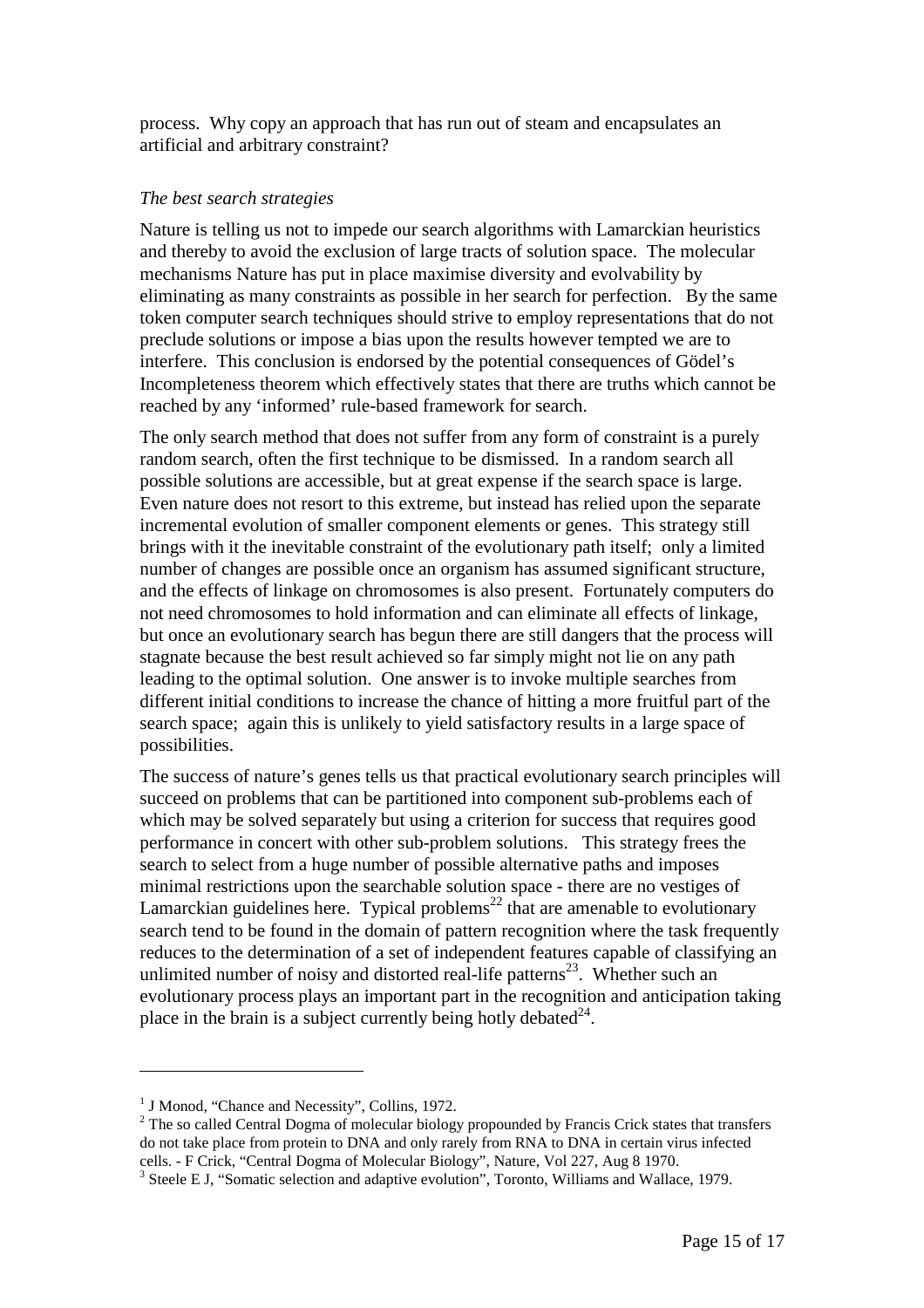$\frac{1}{4}$  $4$  Approximately half of all human genes has been sampled as of 15 June, 1996.

 $<sup>5</sup>$  Curiously the salamander possesses 30 times as much genetic material in the chromosomes as humans.</sup>  $6$  Each cell has about 6 feet of DNA and a human body has about 50 billion cells in it.

There may be as many as 400,000 turns in the helix so there is plenty of scope for getting in a tangle!

<sup>8</sup> Alberts B et al, "The Molecular Biology of the Cell", Garland Publishing Inc, New York & London, 1994

 $9$  Products other than mRNA directly transcribed from DNA include Transfer RNA (tRNA) and

Ribosomal RNA (rRNA) both of which figure in the mechanism of gene expression. <sup>10</sup> The Genetic Code:

| Codon      | Amino acid    | Codon      | <b>Amino</b><br>acid | Codon      | Amino acid       | Codon      | Amino acid |
|------------|---------------|------------|----------------------|------------|------------------|------------|------------|
| <b>UUU</b> | phenylalanine | <b>UCU</b> | serine               | <b>UAU</b> | tyrosine         | <b>UGU</b> | cysteine   |
| <b>UUC</b> | phenylalanine | <b>UCC</b> | serine               | <b>UAC</b> | tyrosine         | <b>UGC</b> | cysteine   |
| <b>UUA</b> | leucine       | <b>UCA</b> | serine               | <b>UAA</b> | Stop             | <b>UGA</b> | Stop       |
| <b>UUG</b> | leucine       | <b>UCG</b> | serine               | <b>UAG</b> | Stop             | <b>UGG</b> | tryptophan |
| <b>CUU</b> | leucine       | <b>CCU</b> | proline              | CAU        | histidine        | <b>CGU</b> | arginine   |
| <b>CCU</b> | leucine       | <b>CCC</b> | proline              | CAC        | hisidine         | CGC        | arginine   |
| <b>CUA</b> | leucine       | <b>CCA</b> | proline              | <b>CAA</b> | glutamine        | <b>CGA</b> | arginine   |
| <b>CUG</b> | leucine       | <b>CCG</b> | proline              | CAG        | glutamine        | CGG        | arginine   |
| <b>AUU</b> | isoleucine    | <b>ACU</b> | threonine            | AAU        | asparagine       | <b>AGU</b> | serine     |
| <b>ACU</b> | isoleucine    | <b>ACC</b> | threonine            | AAC        | asparagine       | <b>AGC</b> | serine     |
| <b>AUA</b> | isoleucine    | <b>ACA</b> | threonine            | <b>AAA</b> | lysine           | <b>AGA</b> | arginine   |
| <b>AUG</b> | methionine    | <b>ACG</b> | threonine            | AAG        | lysine           | AGG        | arginine   |
| <b>GUU</b> | valine        | GCU        | alanine              | <b>GAU</b> | aspartic acid    | GGU        | glycine    |
| <b>GCU</b> | valine        | GCC        | alanine              | <b>GAC</b> | aspartic acid    | GGC        | glycine    |
| <b>GUA</b> | valine        | <b>GCA</b> | alanine              | GAA        | glutamic<br>acid | <b>GGA</b> | glycine    |
| <b>GUG</b> | valine        | GCG        | alanine              | GAG        | glutamic<br>acid | GGG        | glycine    |

 $11$  The genetic code was assumed to be universal for many years, but the community was surprised when it was discovered that the human mitochondrial genes use a slightly different genetic code. Non-

standard codes were discovered in a few other organisms, and there is at least one example of a codon having a different meaning in different genes within the same organism.

<sup>12</sup> See T A Brown, "Genetics a molecular approach", Chapman & Hall, 1993.

<sup>13</sup> S Miller & H Urey, "A production of amino acids under possible primitive conditions", Science, 117, pages 528 - 529, 1953.

 $^{14}$  Opinions differ on the composition of the primordal atmosphere.

<sup>15</sup> One of the 23 pairs of chromosomes present in males consists of an X and a Y chromosome. The Y chromosome determines maleness, but only exchanges genetic material with its fellow X at the tip, and appears to have lost much of its functionality as a result of being unable to shed and acquire new genes.  $16$  In the case of humans only about 3% of DNA is thought to specify the portions of our genes that encode proteins.

<sup>17</sup> Enzymes are used to break up the DNA at points corresponding to specific nucleotide patterns. This produces a large number of strands of various lengths which reflect aspects of the original sequence. The distribution of strand lengths yields the unique fingerprint.

 $18$  J Cohen, "Reproduction", London, Butterworths, 1977.

<sup>19</sup> Assuming a linear distribution of genes across the unused DNA one might expect adjacent genes to